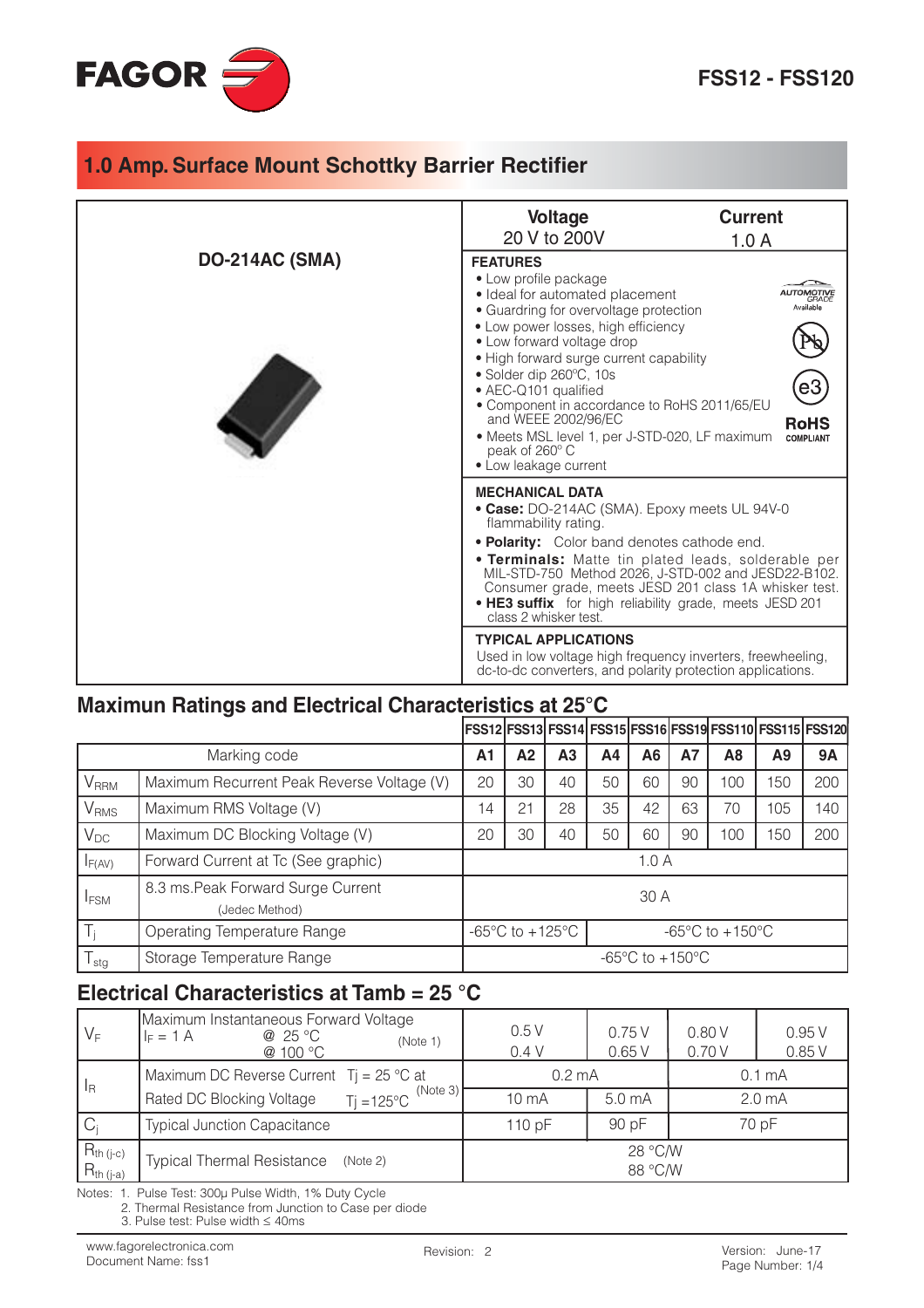

## **Ordering information**

| <b>PREFERRED P/N</b> | <b>PACKAGE CODE</b> | <b>DELIVERY MODE</b>       | <b>BASE QUANTITY</b> | <b>UNIT WEIGHT (g)</b> |
|----------------------|---------------------|----------------------------|----------------------|------------------------|
| FSS14 TRTB           | <b>TRTB</b>         | 13" diameter tape and reel | 7,500                | 0.060                  |
| FSS14 TRTS           | <b>TRTS</b>         | 7" diameter tape and reel  | 1,800                | 0.060                  |
| FSS14 HE3 TRTB       | <b>TRTB</b>         | 13" diameter tape and reel | 7,500                | 0.060                  |
| FSS14 HE3 TRTS       | <b>TRTS</b>         | 7" diameter tape and reel  | 1,800                | 0.060                  |

#### Package Outline Dimensions: (mm) **DO-214AC (SMA)**

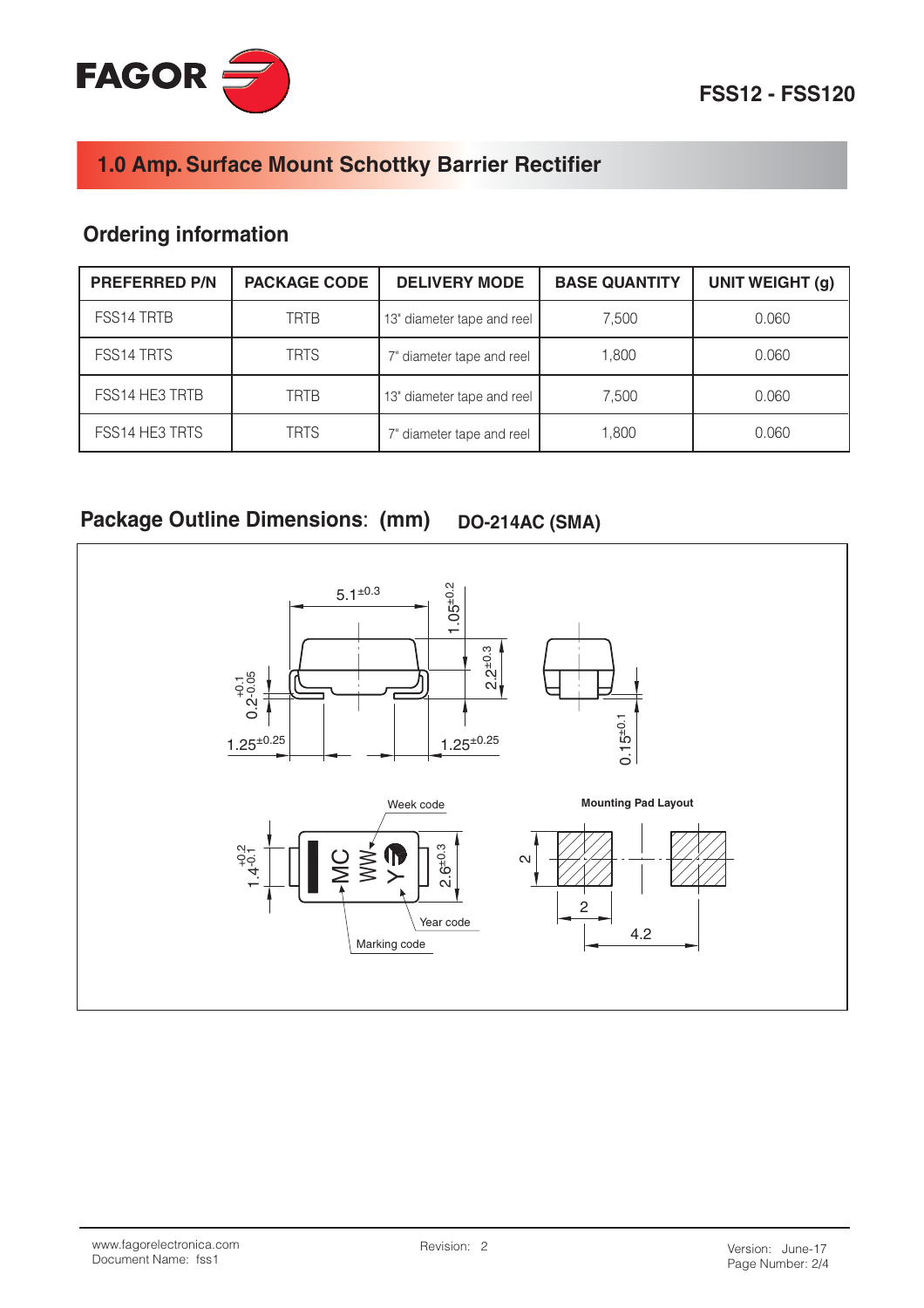

#### Ratings and Characteristics (Ta 25 °C unless otherwise noted)



**MAXIMUM NON-REPETITIVE FORWARD SURGE CURRENT** 



**TYPICAL REVERSE CHARACTERISTIC** 

![](_page_2_Figure_8.jpeg)

**MAXIMUM FORWARD CURRENT DERATING CURVE** 

![](_page_2_Figure_10.jpeg)

**TYPICAL JUNCTION CAPACITANCE** 

![](_page_2_Figure_12.jpeg)

**TYPICAL TRANSIENT THERMAL IMPEDANCE** 

![](_page_2_Figure_14.jpeg)